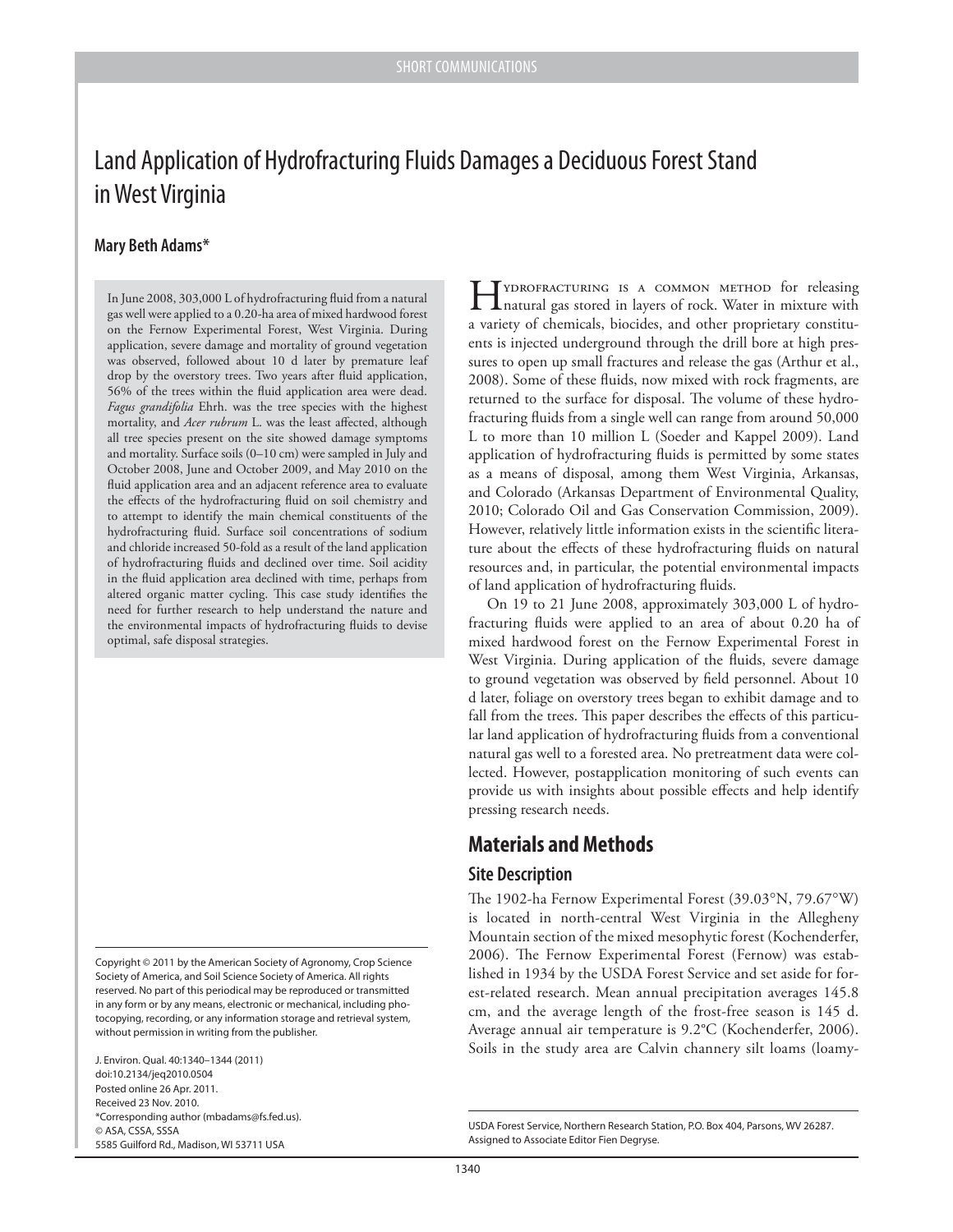skeletal, mixed, active mesic typic Dystrudepts). Average soil pH in the surface horizon is 4.0, with about 35% organic matter content (loss-on-ignition) and cation exchange capacity of 15 cmol $_{\rm c}$  kg<sup>-1</sup>. Vegetation consists of a mixed hardwood stand about 100 yr in age, dominated by a few large oaks (*Quercus* spp.), *Acer rubrum* L., and *Liriodendron tulipifera* L., with the subcanopy composed primarily of smaller *Fagus grandifolia* (Ehrh.), *A. rubrum*, and *Sassafras albidum* (Nutt.) (Table 1). Ground vegetation includes *Vaccinium* L., *Smilax rotundifolia* L., and *Kalmia latifolia* L.

The perimeter of the area with visibly damaged vegetation was marked in early July 2008. At that time, a total of 115 trees (≥2.54 cm diameter at breast height [dbh]) showing damage symptoms within the perimeter (including trees that were part of the perimeter) were individually tagged. Additional trees that developed damage symptoms were identified in summer of 2009 (total of 147 trees within the perimeter). Trees were identified to species level; the dbh was measured; and mortality status, percent defoliation, the presence of sprouting (a stress response), and any other indications of damage or recovery were noted. Trees were considered dead if there was no live foliage during the growing season. In 2009 and 2010, all tagged trees were remeasured and reassessed. No additional trees developed symptoms of damage between the summer of 2009 and the summer of 2010.

Soil samples were collected from the top 10 cm of the soil using a pushprobe. Three transects (∼30 m in length) were laid out across the area to which hydrofracturing fluids were applied. Every 4.5 m along each transect, the leaf litter (Oi horizon, generally <2 cm) was gently brushed away, and a soil sample was collected. The samples were composited by transect to give a volume of about 1 L. Three transects were also sampled in an adjacent comparable area that had not received hydrofracturing fluids (reference area). The pushprobe was cleaned between each transect and between the area to which hydrofracturing fluids had been applied and the reference area. Soil samples were air-dried, passed through a 2-mm sieve to remove rocks and woody debris, and split for chemical analysis. Soil samples were collected at five time periods: July and October 2008, June and October 2009, and May 2010.

Soil samples were analyzed at the University of Maine Analytical Laboratory, using their Forest Soils Protocol. Total soil carbon (C) and nitrogen (N) were measured by combustion at 1350°C. Exchangeable acidity was extracted in 1 mol L<sup>−</sup><sup>1</sup> potassium chloride solution and measured by titration. All extractable cations were extracted in 1 mol L<sup>-1</sup> ammonium chloride solution (1:20 extraction ratio) and measured by ICP–OES. Chloride was extracted in water and measured by ion chromatography.

We asked two questions about the soil chemistry in the fluid application area and the reference areas: (i) Did the soil chemistry differ significantly between the fluid application area and the reference area, and  $(ii)$  did the effect $(s)$  change over time? To address these questions, a generalized linear model approach via PROC GLIMMIX (SAS Institute, 2004) was used. In all model runs, fluid application area or reference area (Site), sampling date (Period), and the Site  $\times$  Period interaction were fixed effects in the model. Replication was a random model effect. To account for the correlation between time periods, an autoregressive order one covariance correlation structure was used to evaluate repeated measures over time.

## **Results**

During land application of the hydrofracturing fluids, field personnel observed damage symptoms on ground vegetation (herbaceous vegetation, small trees, shrubs), including browning and wilting of foliage, leaf scorch and curling, and leaf drop. Within a few days, almost 100% of ground vegetation within the perimeter of the fluid application area had died.

Within 7 to 10 d, overstory trees began showing similar damage symptoms, and many of them dropped their foliage, as evidenced by a large amount of green leaves on the forest floor. Leaf fall mass was estimated to be 714 kg ha<sup>-1</sup>, or about one quarter that recorded in a normal autumn leaf fall (Adams et al., 2011). The amount of light reaching the forest floor increased significantly as a result; canopy openness was measured as 15%, compared with 7.2% in a nearby reference area (Adams et al., 2011). In 2010, openness was still elevated at 10.3% (T.M. Schuler, unpublished data).

In late spring 2009, 51% of the trees within the perimeter had no foliage. By summer 2010, 2 yr after fluid application, 56% of the trees within the fluid application area were dead. Among the more common tree species within the application area, mortality was highest for *F. grandifolia* and lowest for *A.* 

|  |  | Table 1. Tree canopy characteristics on an area receiving application of hydrofracturing fluid in June 2008, by species or species group. |
|--|--|-------------------------------------------------------------------------------------------------------------------------------------------|
|--|--|-------------------------------------------------------------------------------------------------------------------------------------------|

| <b>Tree species</b>                  | Relative             | Percentage of dead trees‡ |       | Percentage of trees with ≥75% canopy |      |
|--------------------------------------|----------------------|---------------------------|-------|--------------------------------------|------|
|                                      | density <sup>+</sup> | 2009                      | 2010  | 2009                                 | 2010 |
|                                      |                      |                           | $\%$  |                                      |      |
| Fagus grandifolia Ehrh.              | 38.7                 | 73.7                      | 73.7  | 10.5                                 | 14.0 |
| Acer rubrum L.                       | 31.9                 | 14.9                      | 23.4  | 32.5                                 | 45.0 |
| Quercus rubra, Q. prinus             | 10.2                 | 40.0                      | 53.3  | 4.0                                  | 20.0 |
| Sassafras albidum (Nutt.) Nees       | 6.8                  | 60.0                      | 60.0  | 20.0                                 | 35.0 |
| Liriodendron tulipifera L.           | 4.1                  | 66.7                      | 66.7  | 0.0                                  | 0.0  |
| Betula lenta L.                      | 3.4                  | 100.0                     | 100.0 | 0.0                                  | 0.0  |
| Amelanchier arborea (Michx.) Fernald | 2.0                  | 66.7                      | 100.0 | 0.0                                  | 0.0  |
| Oxydendrum arboretum (L.) DC         | 1.4                  | 100.0                     | 100.0 | 0.0                                  | 0.0  |
| Magnolia acuminata, M. fraseri       | 1.4                  | 50.0                      | 50.0  | 0.0                                  | 50.0 |

† Density of trees for each species/group expressed as number of trees relative to the total number of trees within the fluid application area. ‡ Percent of trees within the species group that had no live foliage during the growing season.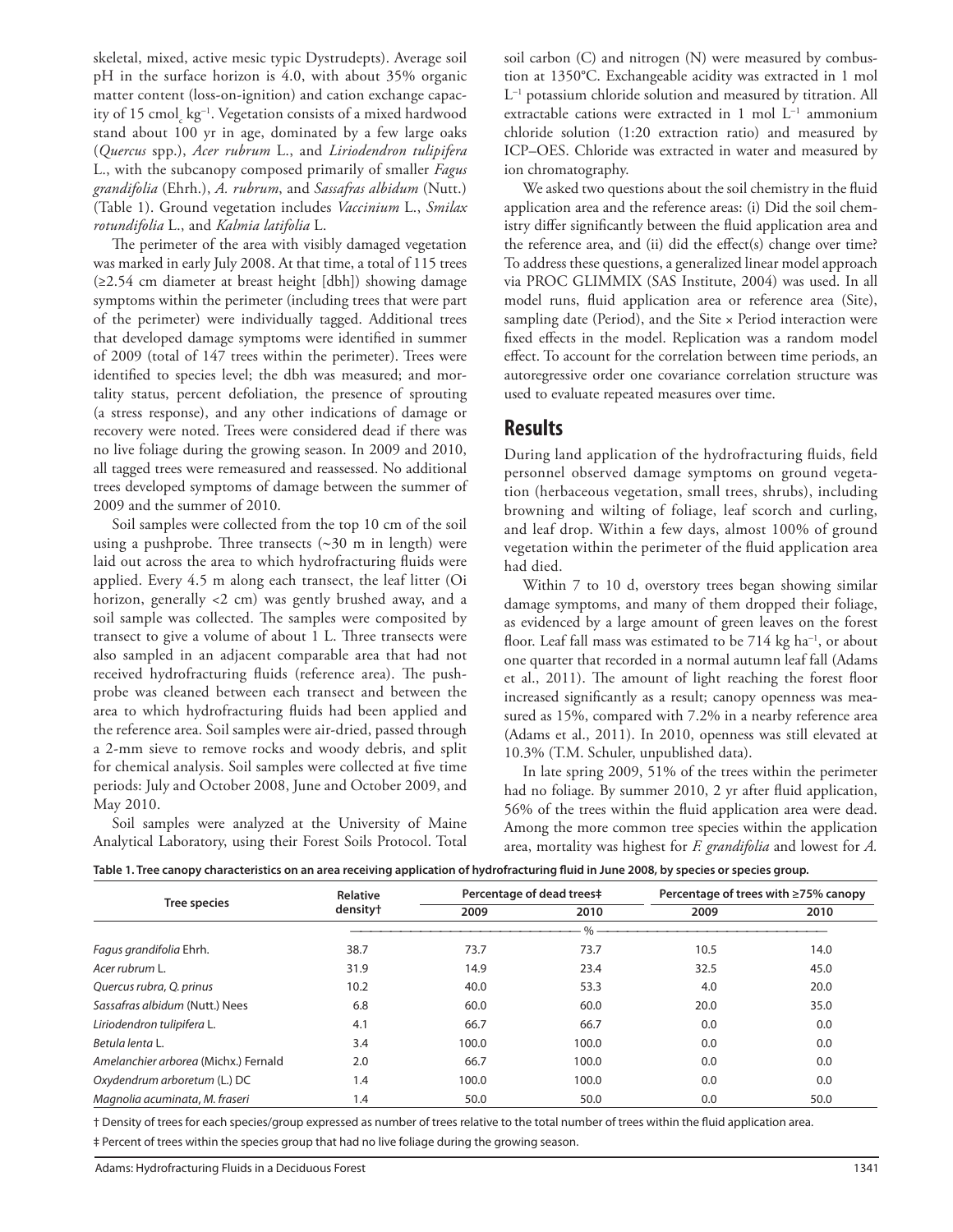*rubrum*. All tree species present on the site were affected (Table 1). Average annual mortality from a nearby reference area was 1.3% (T.M. Schuler, unpublished data). Dead trees ranged from 2.54 to 68.6 cm dbh.

Although variability in soil chemical parameters was high, statistically significant differences between surface soil concentrations of the two sites were detected for Ca, Mg, Al, Mn, Zn, and C/N ratio (Table 2). Statistically significant Site × Period interactions were detected for Na, Cl, and exchangeable acidity. Soils in the fluid application area generally had greater concentrations of extractable bases and lower con-

centrations of Al, Zn, and Mn. The C/N ratio was greater on the area receiving hydrofracturing fluids. The significant interactions of Site and Period indicate that the difference in soil levels of Na and Cl as well as acidity between the two sites changed over time. In particular, Na and Cl were significantly elevated in surface soils of the fluid application area shortly after application of the hydrofracing fluids, and concentrations remained elevated for almost a year after application (Fig. 1) before declining to levels similar to those in the reference area. Exchangeable acidity also varied significantly by site and time, with concentrations significantly lower on the treated area after about 1 yr (Fig. 2).

## **Discussion**

Land application of hydrofracturing fluids is considered an acceptable form of disposal in several states and is regulated through a permit system. In West Virginia, to be permitted, the well operator must document that the fluids meet the following criteria: <12,500 mg L<sup>−</sup><sup>1</sup> chloride, pH between 6 and 10, and total iron <6.0 mg L<sup>-1</sup> (West Virginia Office of Oil and Gas General Water Pollution Control Permit; GP-WV-1-88). The Well Operator's Report (filed after completion of drilling) indicated that the concentration of chlorides was 7500 mg L<sup>−</sup><sup>1</sup> and met all the other requirements for land application (Adams et al., 2011). The contents of the hydrofracturing fluids are considered proprietary, and additional information about the contents of the hydrofracturing fluid is not generally publicly available. However, based on the changes in surface soil chemistry over time, we surmised that the main constituents of the hydrofracturing fluids affecting this site were sodium and calcium chlorides, although there may have been other toxic constituents present (Auchmoody and Walters, 1988; DeWalle and Galeone, 1990; Adams et al., 2011).

The land application of hydrofracturing fluid to this forest stand resulted in immediate and longer-term impacts. The immediate impacts were the dramatic damage to ground vegetation (Adams et al., 2011), the rapid increase in concentrations of sodium and chloride in the surface soil within the fluid application area, and the premature leaf drop by overstory trees. At the fluid

**Table 2. Mean surface soil (0–10 cm) chemical concentrations for an**  area receiving hydrofracturing fluids and an adjacent reference area.

| <b>Variablet</b>       | Reference area | <b>Fluid application area</b> |
|------------------------|----------------|-------------------------------|
| $Ca$ , cmol $kg^{-1}$  | 2.29(0.28)     | 5.09(0.77)                    |
| Mg, cmol $kq^{-1}$     | 0.36(0.03)     | 0.56(0.08)                    |
| Al, cmol $kq^{-1}$     | 1.86(0.14)     | 1.20(0.16)                    |
| $Zn$ , cmol kg $^{-1}$ | 0.02(0.001)    | 0.01(0.002)                   |
| Mn, cmol $kq^{-1}$     | 0.11(0.01)     | 0.062(0.01)                   |
| C/N ratio              | 20.8 (0.23)    | 22.69 (0.34)                  |

| † These variables differ significantly between the two areas at $\alpha$ = 0.05. |
|----------------------------------------------------------------------------------|
| # Numbers in parentheses are SE.                                                 |



Fig. 1. Mean sodium and chloride concentrations in surface soil (0-10 cm) from fluid **application area and reference area measured at several time points after the appli**cation of hydrofracturing fluid in June 2008. Vertical bars represent ±1 SE.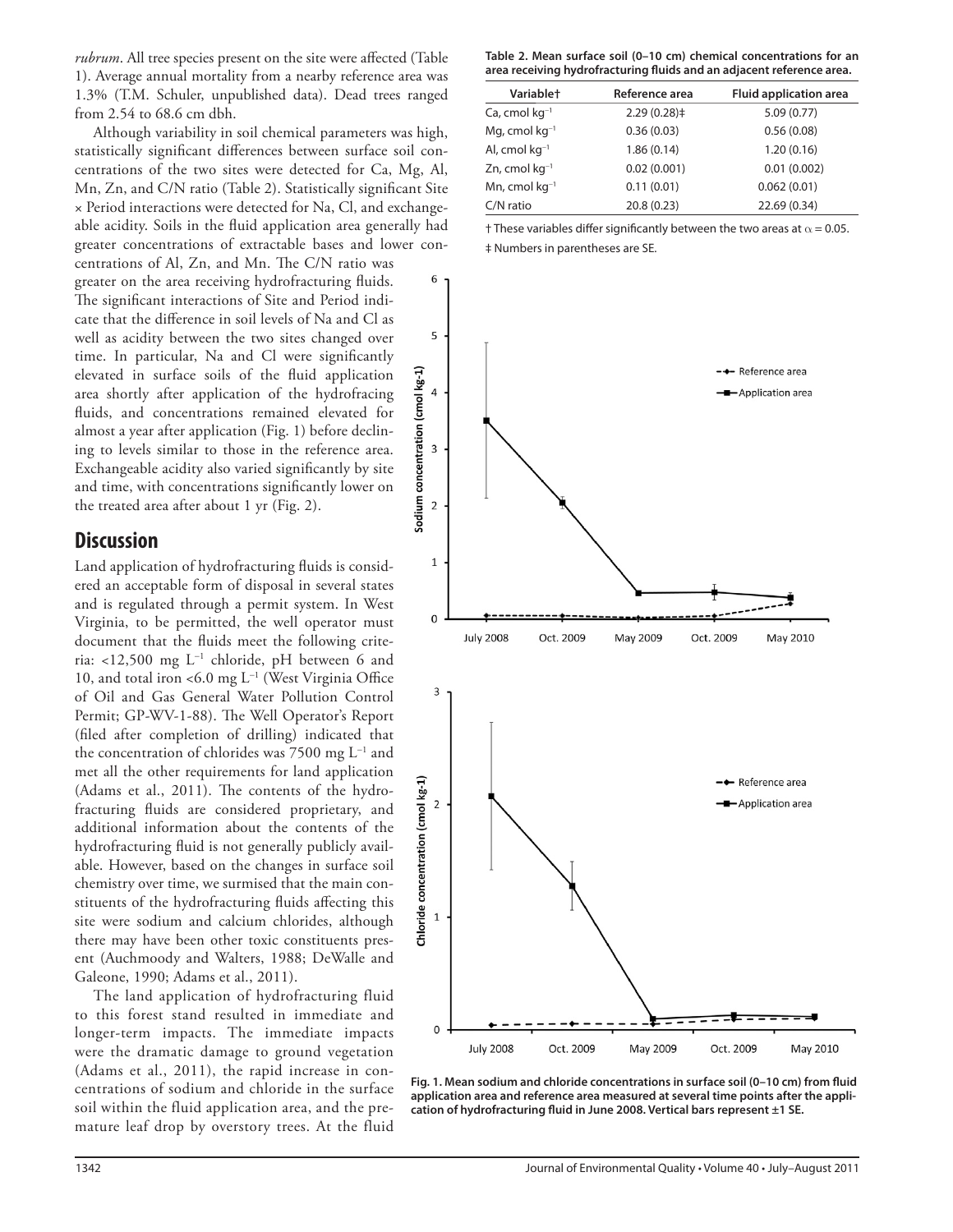application site, a number of tree and understory species showed immediate responses to the fluid application, with leaves turning brown and wilting and mortality. Tall trees whose leaves were not likely to have been in direct contact with the fluids began showing symptoms about 10 d after the ground vegetation; these symptoms included leaf browning, leaf curling, and premature leaf drop. From these observations, we inferred that some of the vegetation was damaged almost instantaneously through contact with the hydrofracturing fluids, but many of the overstory trees were killed as a result of uptake of the fluid through roots from the soil. Both mechanisms have been documented in the literature in response to elevated salt levels in spray (Davison, 1971; Munck et al., 2010) or in soils through root contact and uptake (Auchmoody and Walters, 1988).

-+ Reference area 14 Annlication area  $12$ 10  $kg - 1)$ 8 (cmol **Acidity** 6  $\overline{4}$  $\overline{2}$  $\overline{0}$ **July 2008** Oct. 2009 May 2009 Oct. 2009 May 2010

**Fig. 2. Mean values of exchangeable acidity in the surface soil (0–10 cm) measured at several time points after the application of hydrofracturing fl uid in June 2008. Vertical bars represent ±1 SE.** 

Documented effects on plants occur through osmotic stress, direct toxicity of ions, altered soil pH and availability of nutrients, and altered nutrient balance within the plant (Davison, 1971; Walters and Auchmoody, 1989; Tester and Davenport, 2003).

Over the longer term, mortality and recovery of overstory trees differed among tree species. Differential salt tolerance among tree species has been reported elsewhere (Townsend, 1984; Walters and Auchmoody, 1989; Fostad and Pedersen, 2000; Munck et al., 2010). Auchmoody and Walters (1988) noted that all the hardwood tree species on their site were affected equally by the leaked brine, except for large *F. grandifolia* trees, which were the last to die. In this study, *F. gran*difolia was one of the more affected species. On the Fernow application site, there were no *F. grandifolia* larger than 15 cm dbh, which may explain the discrepancy between both studies. Species believed to be particularly sensitive to elevated soil salt levels include *Tsuga canadensis* (L.) Carriere, *Platanus occidentalis* L., and *Cornus florida* L. (Walters and Auchmoody, 1989; Townsend, 1984). Dochinger and Townsend (1979) reported significant resistance to high salt levels in *A. rubrum*. Also in this study, *A. rubrum* was the least affected tree species (Table 1).

The percentage of trees with more than 75% of a full canopy increased from 2009 to 2010, suggesting some recovery (Table 1). However, most trees with approximately 75% of a full canopy displayed foliar damage (i.e., leaf discoloration, dwarfing of foliage, and dieback) in 2010. Also, basal and stem sprouting, an indicator of plant stress, increased from 6.1% in 2009 to 15% in 2010. Dead *F. grandifolia*, which usually sprouts prolifically in response to cutting or insect-caused mortality (Runkle, 2007), did not sprout from roots or stems.

The decline in soil concentrations of sodium and chloride with time (Fig. 1) is likely due to leaching of these highly mobile ions from the surface horizon as a result of precipitation. The changes in surface soil acidity over time are less easy to explain. These changes in acidity and some of the other significant differences in soil chemistry may relate to the premature leaf drop in early July 2008, which contributed a large pulse of nutrient-rich organic matter. Because the foliage dropped earlier than the usual autumnal leaf fall, concentrations of some nutrients (e.g., N, P, and K) were likely higher than might be found in "normal" autumnal leaf litter, there being little or no translocation of labile nutrients from leaves as usually occurs during autumnal senescence (Aerts 1996). This pulse of organic matter and nutrients earlier in the growing season could potentially result in increased decomposition of the freshly fallen leaves and faster cycling of certain nutrients. Thus, the decreased acidity of the surface soil of the area receiving the hydrofracturing fluids, which became apparent in May 2009, could be a result of increased organic matter and nutrient availability (Noble et al., 1996). Data are insufficient to further evaluate this hypothesis but suggest an area for additional research.

The small area of the fluid application area was selected to minimize the area of forest potentially affected by the fluid application. In retrospect, minimizing the area of application resulted in a larger dose (loading). Nonetheless, the application met the terms of the permit issued by the West Virginia Division of Environmental Protection, Office of Oil and Gas, which is a concentration-based standard. We suggest that a dose-based standard might be considered as a means to provide more protection to vegetation and that research to develop such a standard is a high priority.

#### **References**

- Adams, M.B., P.J. Edwards, W.M. Ford, J.B. Johnson, T.M. Schuler, M. Thomas-Van Gundy, and F. Wood. 2011. Effects of development of a natural gas well and associated pipeline on the natural and scientific resources of the Fernow Experimental Forest. US Department of Agriculture Forest Service, Northern Research Station. General Technical Report NRS-76. Newtown Square, PA.
- Aerts, R. 1996. Nutrient resorption from senescing leaves of perennials: Are there general patterns? J. Ecol. 84:597–608. doi:10.2307/2261481
- Arkansas Department of Environmental Quality. 2010. Land application of water-based drilling fluids. Available at http://www.adeq.state.ar.us/water/branch\_permits/nodischarge\_permits/ (verified 14 Mar. 2011).
- Arthur, J.D., B. Bohm, and M. Layne. 2008. Hydraulic fracturing considerations for natural gas wells of the Marcellus Shale. Presented at the Ground Water Protection Council 2008 Annual Forum. Cincinnati,